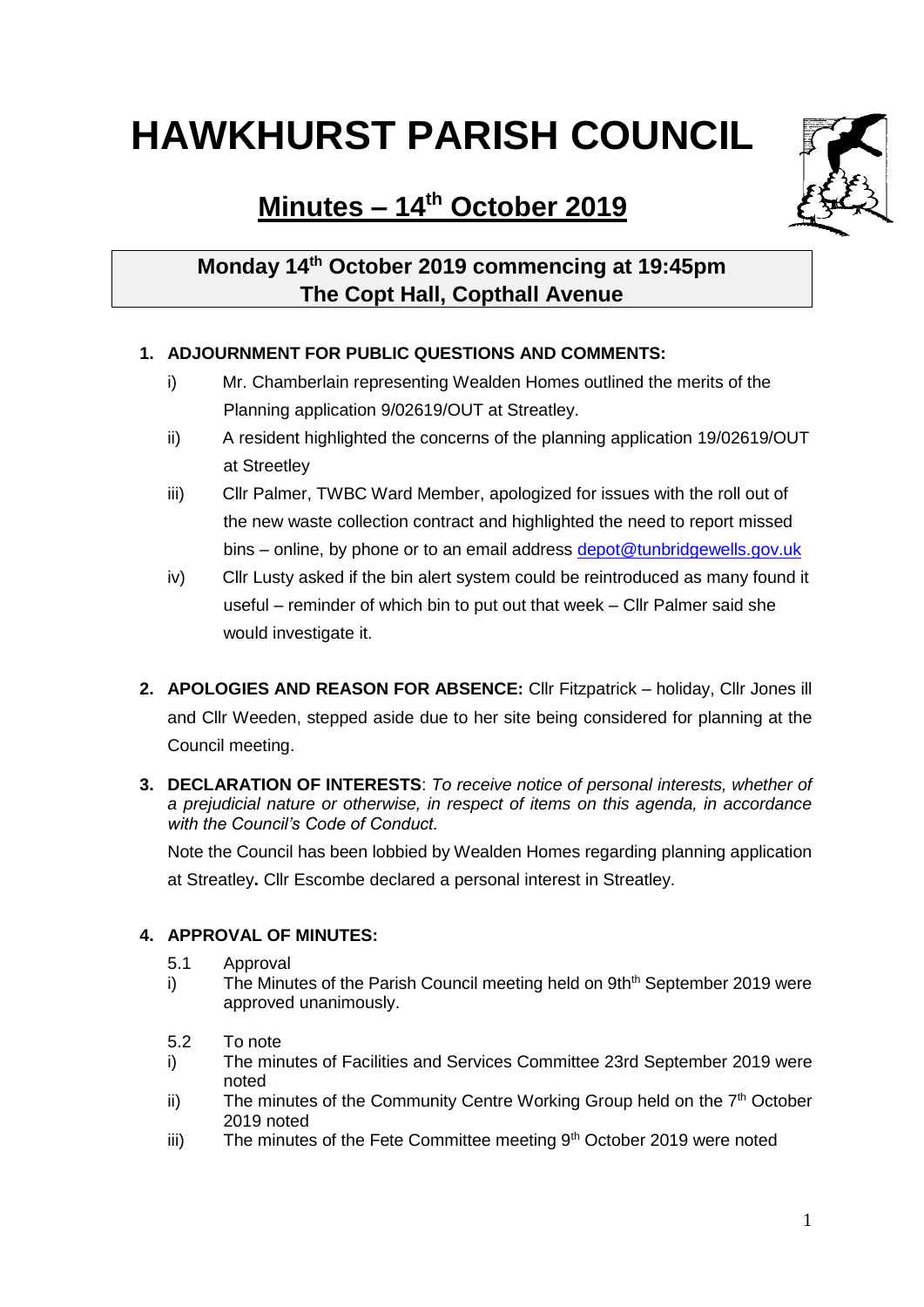#### **5. MATTERS ARISING FROM THE MINUTES - none**

#### **6. PLANNING**

6.1 Planning applications to be considered

| <b>No</b> | <b>Application</b><br><b>No</b> | <b>Proposal</b>                                                                                            | Location                                             |
|-----------|---------------------------------|------------------------------------------------------------------------------------------------------------|------------------------------------------------------|
|           | 43 19/02565/LBC                 | Listed building Consent: Demolition<br>of existing garage and erection of<br>proposed garage, workshop and | Little Pix Hall, High Street,<br>Hawkhurst, TN18 4XT |
|           |                                 | annex                                                                                                      |                                                      |

#### **Background:**

*We considered this application last month and supported it with the condition that the annex should be tied to the host house. However, this application is for listed building consent and the Conservation Officer does not support the application.*

#### **Comments and Recommendation:**

Our comments in relation to this application still stand, but we accept the advice of the Conservation Officer.

|  | 44 19/01979/FULL Repair, rebuilding and extension The Walled Garden, Hall House, |
|--|----------------------------------------------------------------------------------|
|  | garden boundary walls; Moor Hill, Hawkhurst, TN18 4Q4<br>to                      |
|  | erection of three replacement and                                                |
|  | new glasshouses; renovation of                                                   |
|  | existing and addition of new                                                     |
|  | buildings to provide production                                                  |
|  | areas, storage, seminar and                                                      |
|  | demonstration areas, an office                                                   |
|  | reception "men in sheds"                                                         |
|  | workshop and wc/wash facilities                                                  |
|  | in association with proposed                                                     |
|  | horticultural use and ancillary                                                  |
|  | community use for educational                                                    |
|  | with<br>purposes together                                                        |
|  | associated landscaping, creation                                                 |
|  | of a pond and access and                                                         |
|  | parking.                                                                         |

#### **Background:**

*This application is broadly similar to the previously approved application. Hands of Hope have*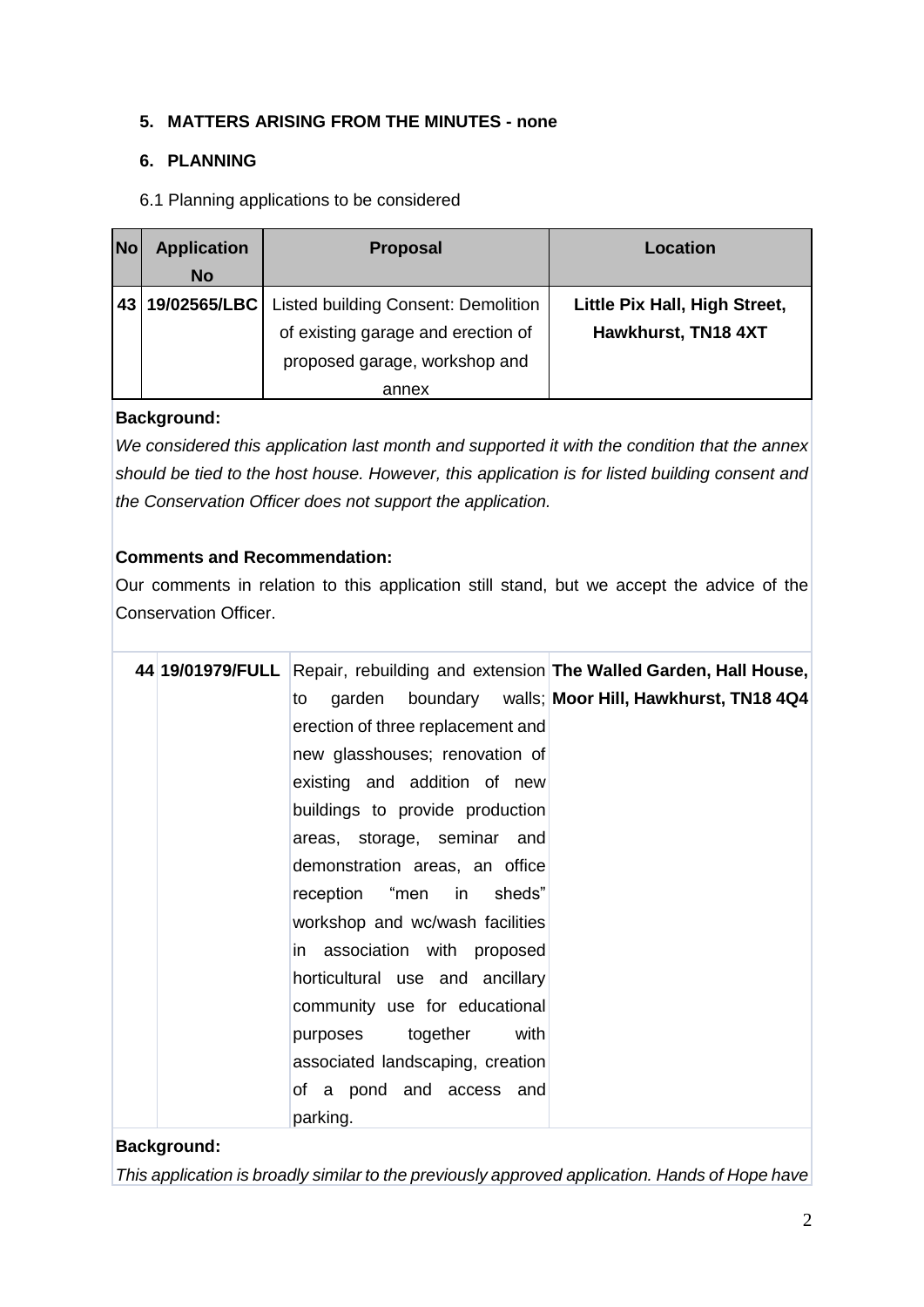*purchased additional land and the application has been amended to include this land. There are no objections to this application. Sixteen individuals have written to support this application, as well as the residents of Hall House and Hawkhurst Bonfire Society.*

#### **Comments and Recommendation:**

We note the number of comments in favour of this application and also the support from Rural Planning Ltd which considers that the additions to the previously approved designs are appropriate for the site and the charity's aims.

The use of traditional materials for the Men in Sheds workshop complies with the NDP. This application is a welcome use of the agricultural land in our village.

However, we are extremely concerned about the limited parking provision. We note the intention that the majority of visitors will walk to the site. This may well be the case, but these visitors will still need to park somewhere in Hawkhurst as there is very limited opportunity to access Hawkhurst without using a car. We simply do not have the provision to accommodate additional parking in the vicinity of The Walled Garden. The entrance to Hall House is off the A229, a designated lorry route.

We are minded to **support** this application, but additional parking will need to be provided for this to development to work in the local context. We would be happy if the application was amended to include "overflow" parking, for instance using Grasscrete rather than additional formal parking.

|  | 45 19/02249/FULL Alterations to external materials, Rivington, |                     | Theobalds, |
|--|----------------------------------------------------------------|---------------------|------------|
|  | finished and openings                                          | Hawkhurst, TN18 4AJ |            |

Approval already granted prior to consideration.

| 46 19/02200/LBC Listed |  | <b>Building</b>                        | Consent: Birchfield, Rye Road Hawkhurst |
|------------------------|--|----------------------------------------|-----------------------------------------|
|                        |  | Replacement of front entrance TN18 5DA |                                         |
|                        |  | door, French doors and window          |                                         |

#### **Background:**

*Materials will be painted timber to match existing, with Slimlite double-glazing set in hardwood white painted frames for doors.*

**Comments and Recommendation:**

This proposal appears to be replacing like with like and thereby in line with the policies in the NDP.

We **support** this application.

| 47 1902284/FULL Redevelopment of existing stable Skelcrosse, |                |    |        |  |                           | <b>Horns</b> | Hill, |
|--------------------------------------------------------------|----------------|----|--------|--|---------------------------|--------------|-------|
|                                                              | block          | to | create |  | annexe Hawkhurst TN18 4XD |              |       |
|                                                              | laccommodation |    |        |  |                           |              |       |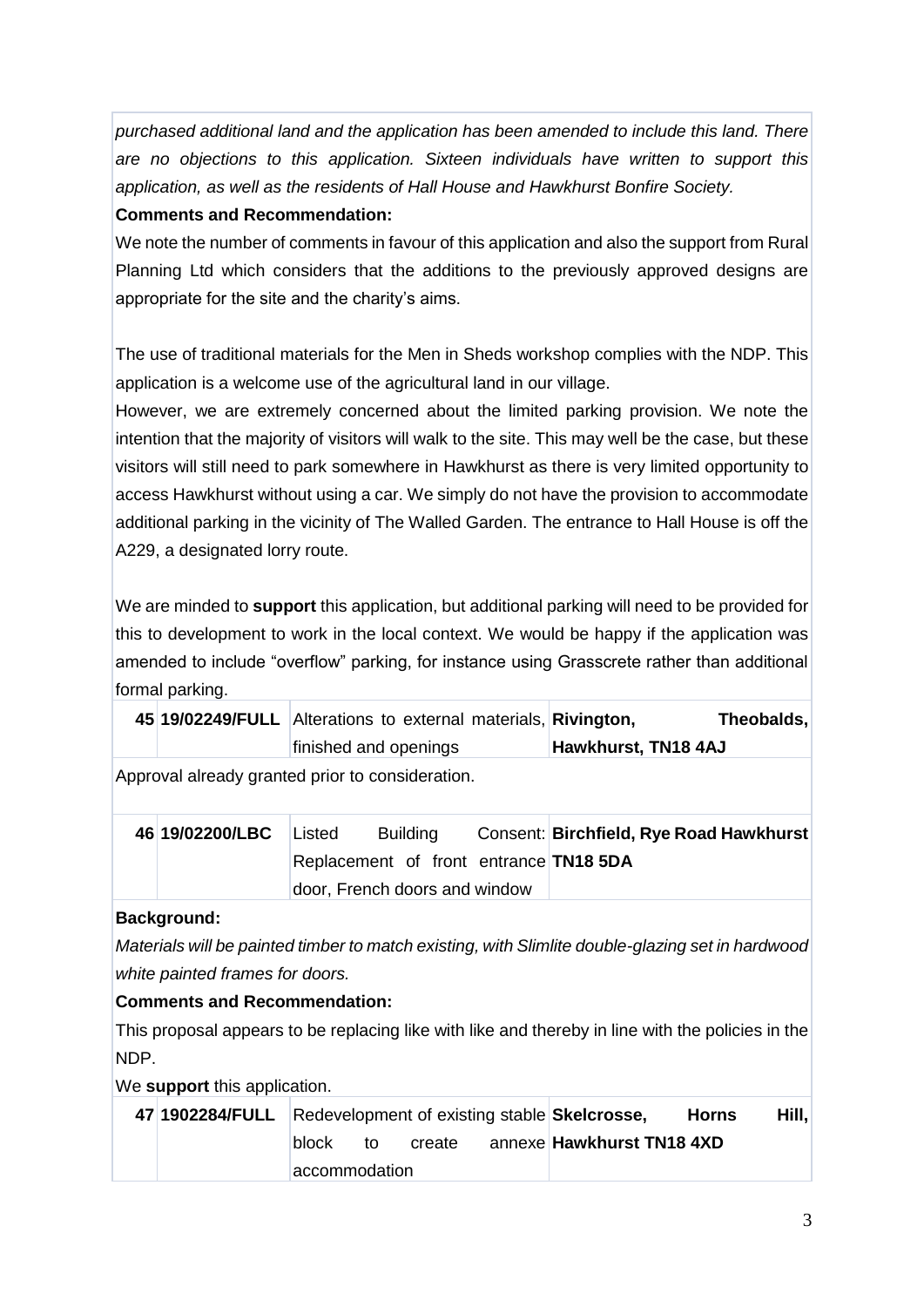#### **Background:**

*Proposal is to demolish the existing stable block and to build an annex. No comments from neighbours. The application includes very little information.*

#### **Comments and Recommendation:**

We are concerned that the proposed annex seems to be very big. The footprint of the proposed annex is not much smaller than that of the host house. With two double-bedrooms (both with an ensuite) and good sized living accommodation, we do not feel this is a modest addition to the host house as would be required by H11. Furthermore, it appears from the planning history that Skelcrosse has already been previously extended several times.

Therefore, we **object** to this application. If the planning officer is minded to approve it, we would like there to be a condition that ties the annex to the host house, preventing it from being occupied separately.

| 48 19/02310/FULL Erection of two storey rear Harefield, |           |  |  |                    | Stream | Lane, |
|---------------------------------------------------------|-----------|--|--|--------------------|--------|-------|
|                                                         | extension |  |  | Hawkhurst TN18 4RD |        |       |

#### **Background:**

*Harefield is some distance from neighbouring properties. There are no comments from neighbours.* 

#### **Comments and Recommendation:**

We note that it is planned to use materials to match existing, thereby complying with HD4 of the NDP. It seems unlikely that neighbouring properties will be affected by the extension and it will not be obvious from the road. However, this a big extension to a property that has already been previously extended. Therefore, we do not feel that this is a modest extension as required by H11.

Therefore, we **object** to this application.

| 49 19/02060/FULL Partial demolition of north Highgate Hall, Rye Road, |                          |  |  |                                                        |  |  |
|-----------------------------------------------------------------------|--------------------------|--|--|--------------------------------------------------------|--|--|
|                                                                       |                          |  |  | boundary wall down to stable <b>Hawkhurst TN18 4EY</b> |  |  |
|                                                                       | substrate and rebuilding |  |  |                                                        |  |  |

#### **Background:**

*There are no comments from neighbours on the planning portal, but residents have expressed concerns over whether the wall will actually be rebuilt as is.*

#### **Comments and Recommendation:**

This is an attractive old wall and residents have expressed concerns over any changes being made to it. If possible, our preference would be for the wall to be made safe without being demolished and rebuilt. However, if it cannot be made safe in another way, we would ask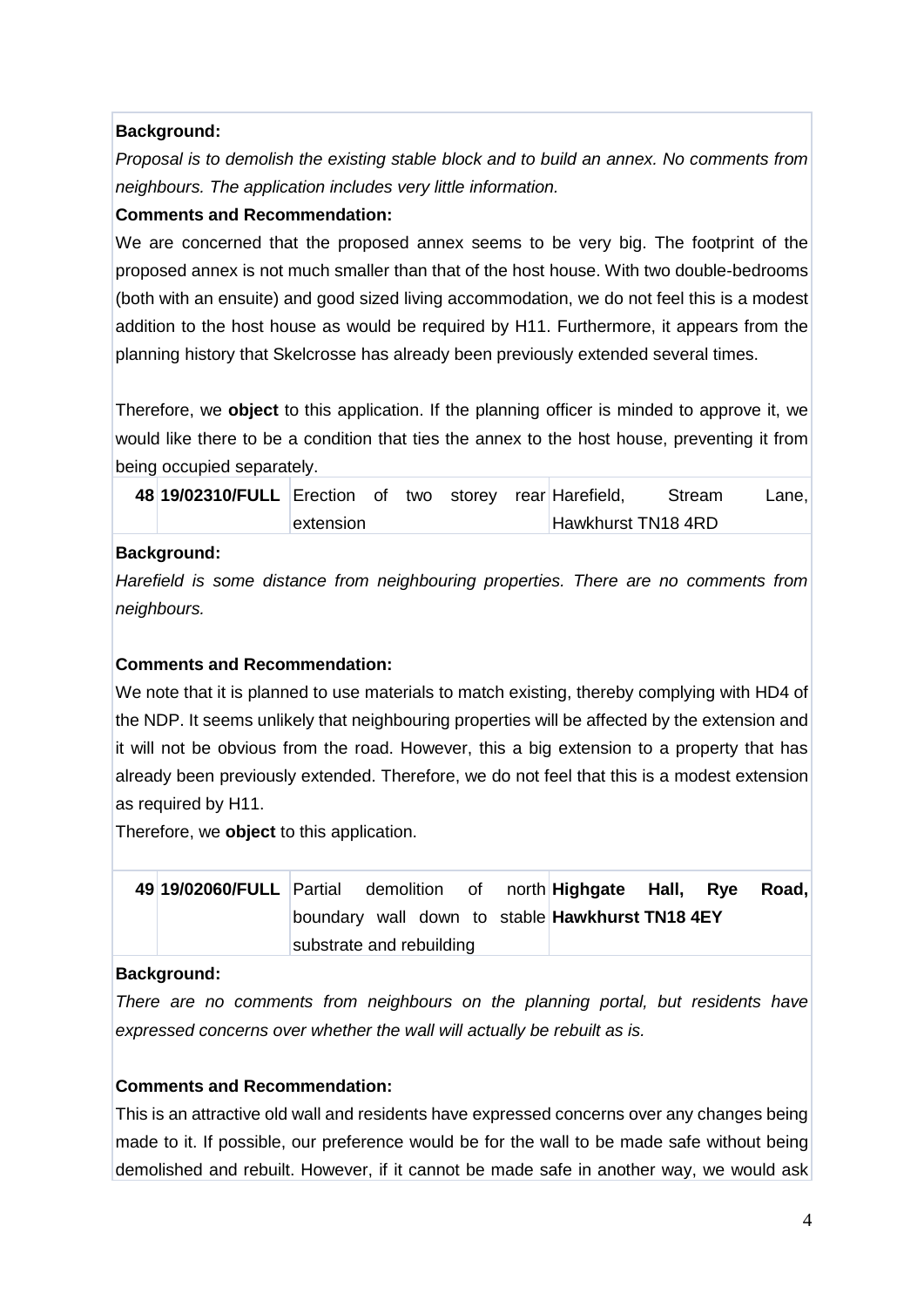that a condition is applied that the wall should be rebuilt in exactly the same location, to exactly the same dimensions (both height and width including the corbel/buttresses). We have no objection to additional piers being added within the garden of Highgate Hall, but the appearance of the wall should remain as is when viewed from the access road to Santers Cottages.

We note that the workforce has been instructed not to work on the proposed bungalow due to concerns over the safety of the wall. We feel that a condition should be included that the reconstruction of the wall should be completed in the same location and to the same design as the current wall, before construction of the bungalow commences.

We would only **support** this application subject to that the reconstruction of the wall should be completed in the same location and to the same design as the current wall, before construction of the bungalow commences.

|             | 50 19/02485/payph Payphone kiosk removal | Talbot Rd, Hawkhurst |
|-------------|------------------------------------------|----------------------|
| Background: |                                          |                      |

*There are no comments from neighbours. There is a right of local veto, in which case BT cannot remove the call box.*

#### **Comments and Recommendation:**

Whilst recognising that this phone box has not been used much in the last 12 months (18 calls), we would be concerned if it were to be removed. It is the only phone box within The Moor area of Hawkhurst. It is close to the open space of The Moor and the playing fields at King George V, both facilities that are well-used by members of the public, especially young people. Mobile signal in this part of Hawkhurst is poor.

We **object** to the removal of this phone box.

|  | 51 19/02482/payph Payphone kiosk removal |                  | Coach Station, High | Street, |
|--|------------------------------------------|------------------|---------------------|---------|
|  |                                          | <b>Hawkhurst</b> |                     |         |

#### **Background:**

*There are no comments from neighbours. There is a right of local veto, in which case BT cannot remove the call box.*

#### **Comments and Recommendation:**

We assume that this is actually the phone box on the Rye Road rather than the High Street by the old Post Office. Assuming this is the case, we would **support** its removal, as long as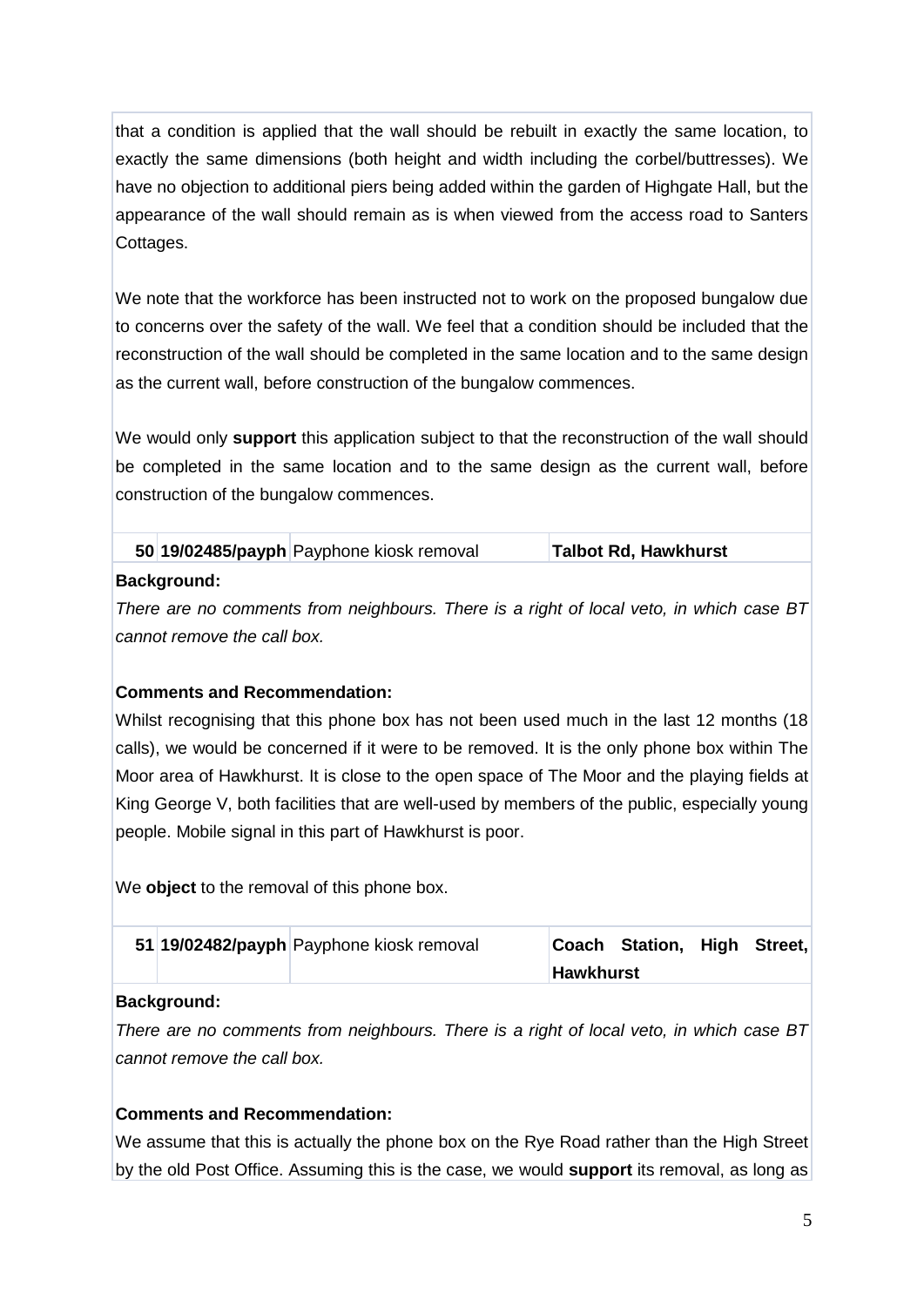the phone box by the Old Post Office is repaired and is maintained in good working order.

We **support** the removal of the phone box on the Rye Road (not the one on the High Street).

52 19/02619/OUT Outline (Access, landscaping, **Land at Streamlet**, Horns Rd, and Layout not reserved for 20 no Hawkhurst, Kent TN18 4QT. residential dwellings, together with open space, new access road associated garaging and parking and provision of 35% affordable housing

#### **Background:**

Five comments from neighbours - all objecting. Far less of the land is proposed to be built on in this application than the last one. The proposal is for 20 dwellings (40 last time). The proposal is for 4 bungalows, 1 chalet-bungalow, 11 houses (2, 3 & 4 bed) and 4 flats.

#### **Comments and Recommendation:**

Whilst it is obvious that considerable effort has been put into improving this application, including an evident focus on the NDP, this remains an unsustainable location within the AONB. The SHELAA (July 2019) concluded that the site was unsuitable for allocation because it was considered to result in harm to the landscape and concerns regarding the settlement pattern. These factors also make it unsuitable for development.

This application does not comply with HD1 of the NDP for Hawkhurst. The application is for more than 10 dwellings on a greenfield site, well beyond walking distance of the shops and amenities in the village. There are no exceptional circumstances as required by HD1(b). This site is not in a sustainable location (HD1(b) 2i). It does not demonstrate that the environmental and visual impact can be effectively mitigated (HD1(b) 2ii). The proposed layout of the site does not integrate well into the existing settlement pattern, which is characterised by ribbon development with the houses becoming increasingly spaced out as you leave the village (HD1(b) 2iii). Furthermore, it does not meet the objectives of High Weald AONB Management Plan (HD1(b) 2iv).

Despite the fact that TWBC still falls a little short of meeting the 5-year housing supply, this does not mean that all land is appropriate for development. The NPPF allows for the protection of areas of particular importance such as the AONB. We feel that a development of 20 dwellings should be considered a major development in the AONB, which is a smallscale landscape and, consequently, best-suited to small-scale development.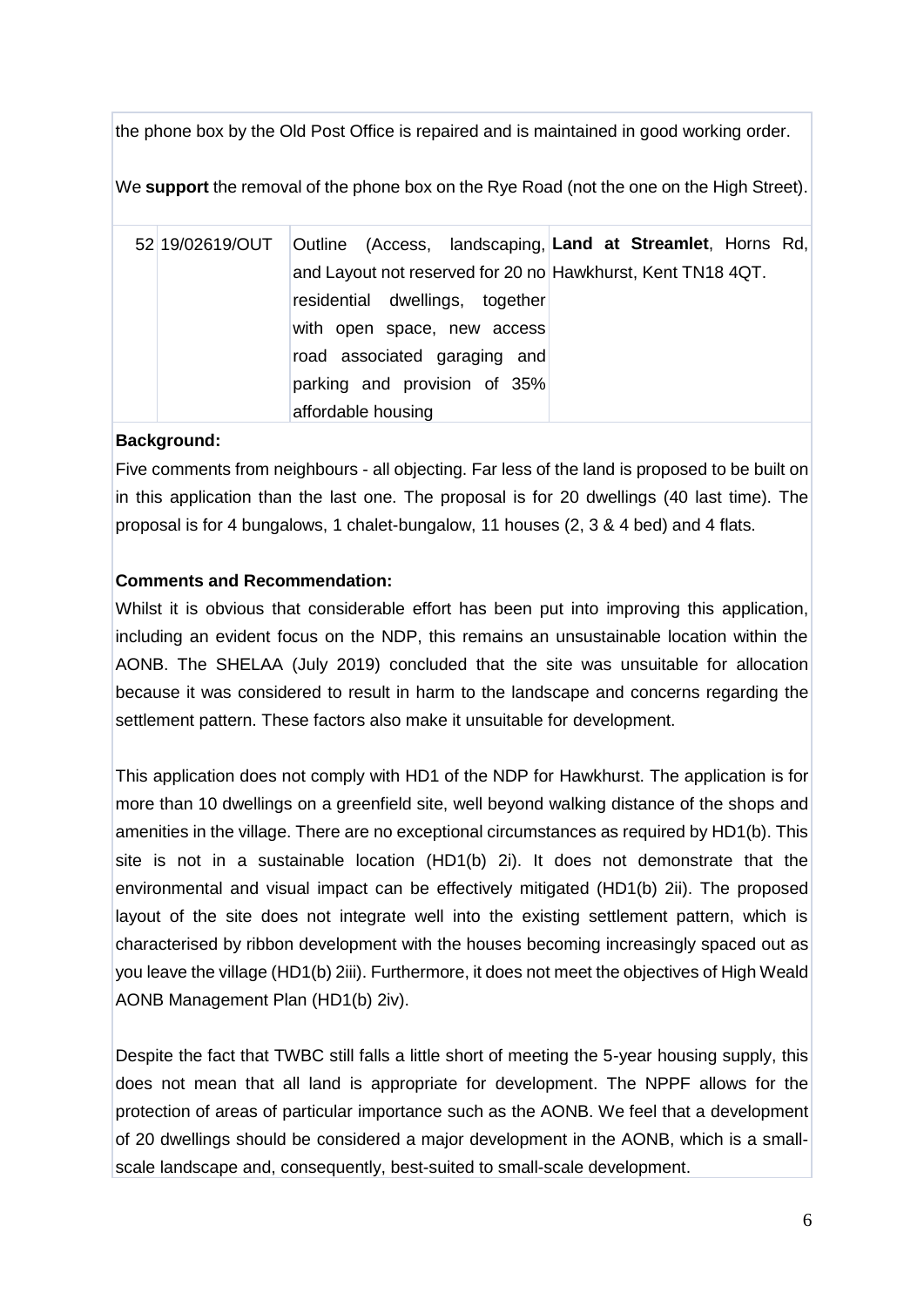The Landscape and Visual Impact Assessment (LVIA) determines that the proposal would have a moderate impact on the landscape character of the area, as well as the loss of a characteristic medieval field. The impact on views from Horns Road are also assessed as moderate. The site is visible from the Sussex Border Path. Whilst the LVIA recognises that there will be moderate harm on views from Horns Road, it does not acknowledge the impact of this by ignoring the fact that this a main approach to Hawkhurst, in particular, to the historic heart of the village at The Moor. The LVIA understates the value and sensitivity of the views and landscape. The AONB is a protected landscape and must be considered to be of high value.

The proposal does not meet the requirement of the NDP for applications to demonstrate how they meet the objectives of the High Weald AONB Management Plan. It appears that opportunities have been missed e.g. the inclusion of grey water recycling which could have contributed to Objective G1 of the AONB Management Plan, as well as HD3 3 of the NDP. The location of the site and the resulting reliance on private cars is not in line with Objective G3. The proposal does not support Objective S2 - it will impact on Horns Road (a drover's route) and erode the green space at the entrance to the village; it is not small-scale development and there is no local need for this housing. It does not contribute to any of the objectives relating to Field and Heath.

Hawkhurst is fortunate that it has good facilities within the Highgate area of the village. However, this does not make Hawkhurst a sustainable location for further development. There is no general need for further housing in the village: significant numbers of houses remain unsold and planning permission has been given for over a hundred additional dwellings in the past 6 months. Unlike some other villages, Hawkhurst does not require additional development to maintain its vitality; indeed, the opposite is the case: continued development is a threat for the village which simply does not have the infrastructure to cope with it.

The lack of public transport means that housing in Hawkhurst does not contribute to the vision of a low carbon future. Future residents of this development would be reliant on private cars to travel both within Hawkhurst and more widely. Given the paucity of employment opportunities within the village coupled with no train station and no bus service to the local station, future residents will drive on a daily basis. This site does not provide a genuine choice of transport modes as required by paragraph 103 of the NPPF. As can be seen from Table 3.2 of the Transport Statement, all of the main shopping and facilities are well beyond the 800m walking distances required in the NDP. With, at best, an hourly bus service, it is highly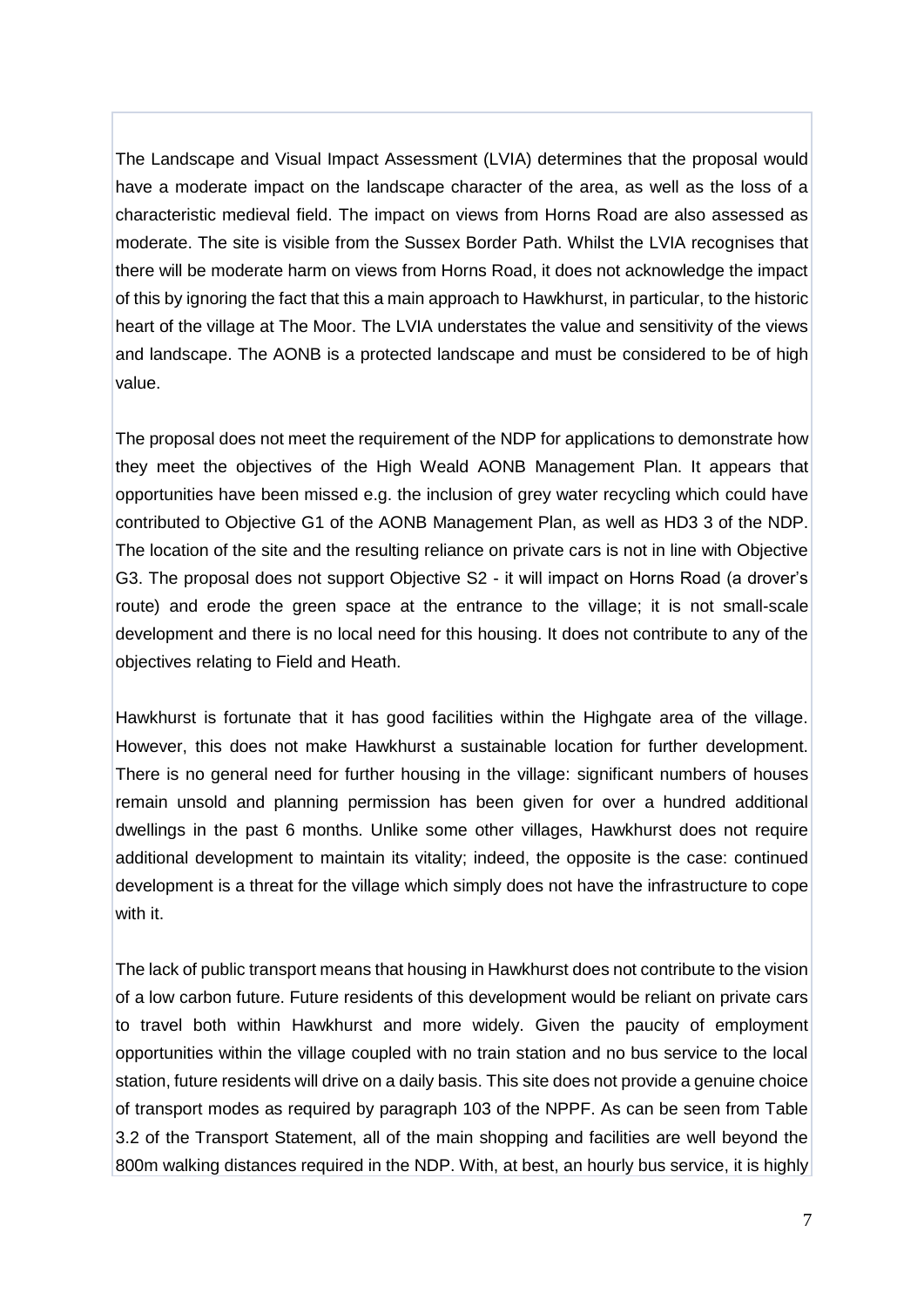unlikely that residents will choose to use the bus to access these facilities.

Regardless of distance and topography, there is no scope for providing "easy pedestrian and cycle connections" (NPPF para 91). There is no continuous pavement into the village to reach shops, primary school, doctors etc. The pavements that run alongside the A229, which is a busy road and a primary route for HGVs, are too narrow for people to walk two abreast. This is not a safe route for parents to use to walk their children to school, for instance. The local highway network is not suitable for on-carriageway cycling - speeding is a real issue and the A229 is too heavily-utilised and too narrow for safe cycling. The indicated walking times in the Transport Statement are highly misleading. There is no way that these would be achieved by an average person, let alone an older resident of the bungalows or a young family.

Hawkhurst crossroads is currently over capacity and this proposal will exacerbate this. We would question the validity of the traffic model - 20 dwellings resulting in only 7 or 8 journeys during peak times seems very low, given the fact that residents will be reliant on their cars to access employment, school etc. We would also question the relevance of data relating to Maidstone (Appendix H) which is obviously very different to the rural context of Hawkhurst. The assumption that future residents would choose to continue on the A229 rather than use Delmonden Lane is flawed as it takes no account of the difficulty in turning right at Coopers Corner and the impact of congestion on the A21. Delmonden Lane cannot cope with the additional traffic from this development.

If TWBC were minded to approve this application, we wish to see the detailed evidence provided by KCC Highways to demonstrate that this development will not have a severe residual cumulative impact on the Hawkhurst crossroads.

Knowing how busy Horns Road is, we have reservations as to whether the proposed access would ensure the safety of all users. The exit appears to be on a bend and very close to the drive of the property opposite. We note that a crossing is proposed on the A229, but there did not appear to be details of this included in the paperwork on the planning portal.

We recognise the efforts that have been made to comply with the NDP. The mix of houses meets HD2, and including accessible and lifetime homes is in line with HD3. Given that this is an outline application; we cannot yet determine the extent to which the proposal will comply with HD4 of the NDP. However, it is evident from the layout that there is insufficient parking proposed. There is simply nowhere else to park in the vicinity. On-street parking is not a possibility as the A229 is quite narrow at this point and is only just wide enough for two lorries to pass each other - being part of the strategic road network this is a regular occurrence.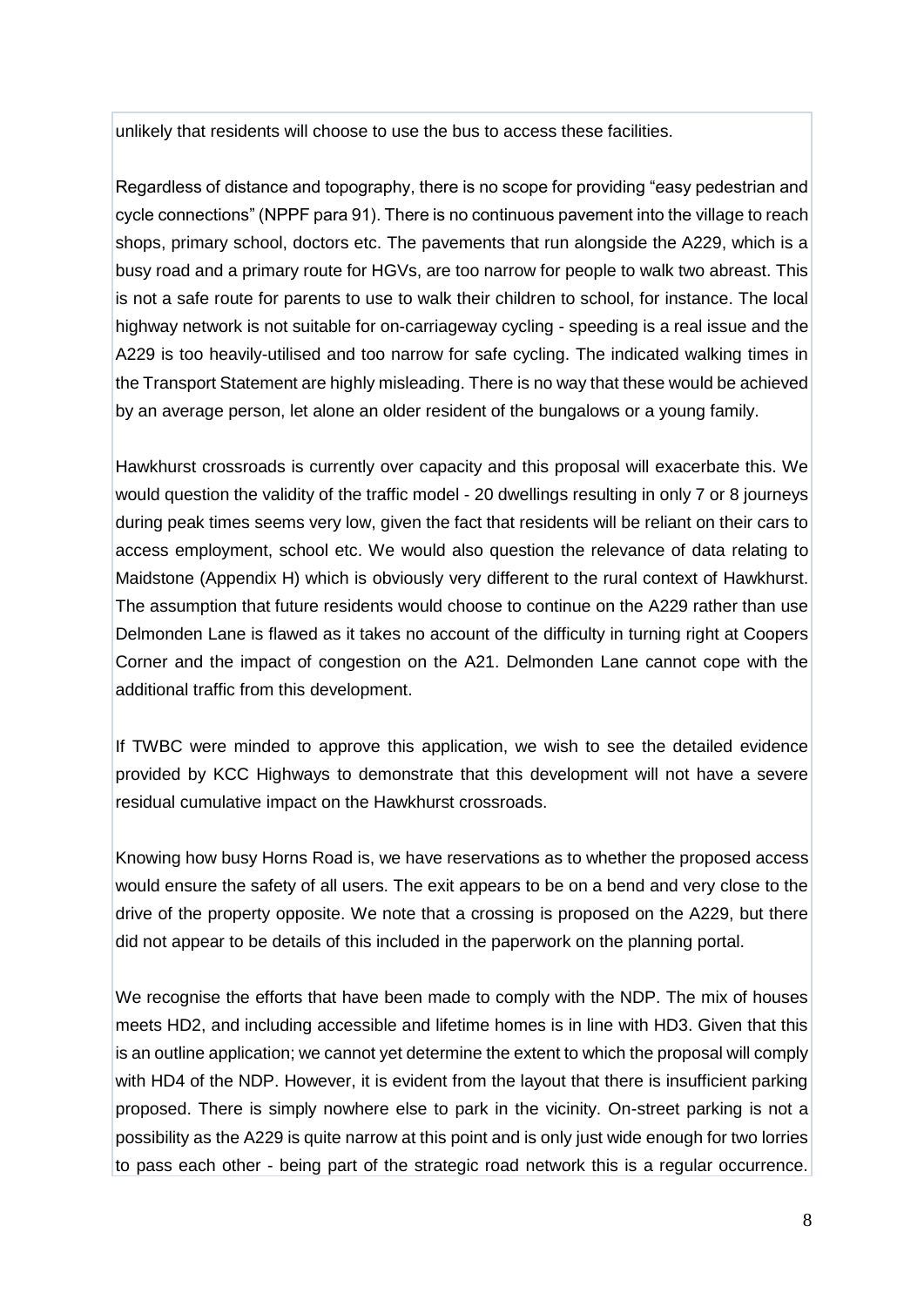Moreover, the planned layout does not provide for discreet parking as required by the design guidance notes, which support HD4.

The land for this proposed development is a field, and the application paperwork includes recent, detailed information on its grading. This shows that the land is classified as grade 3b. The NDP (7.9) explicitly states that only land graded as 4 and 5 should be considered for development, and even then, only when it has been clearly demonstrated that the development of agricultural land is necessary. This is not the case for this application.

The proposed wildflower meadow and paths and stiles to connect the PROW beyond the site are welcome revisions to this application, as are the extended buffers to the Ancient Woodlands and the planting of native trees and hedgerows. We are also pleased to note this development recognises the concerns of the village in relation to the lack of capacity in the public sewer system.

Whilst the Design & Access Statement emphasises the potential of the site to support any wildlife relocated e.g. slow worms, we are very concerned that the proposed reptile trapping area extends to virtually the whole site (Ecological Reptile Survey). There is no badger report included in the documentation online.

The Heritage statement asserts that there will be no impact on the designated heritage assets at Horns Corner, despite the Conservations Officer's concerns over this in relation to the previous application. We cannot see that any of the differences in this application reduce the impact on Horns Corner. It is somewhat surprising that the Heritage Statement indicates that the properties at Horns Corner are not visible from the public highway, as this is not the case for Horns Cottage, which is Grade II listed.

We **object** to this application.

#### **If the application is approved or granted on appeal, we request under Conditions & Section 106**

Replace removed trees and hedges in line with Hawkhurst Tree Policy (plant 3 for every tree removed or 3m of hedging for every 1m removed).

Change in allocation of affordable housing, so that two of the bungalows should be affordable rather than only houses and flats.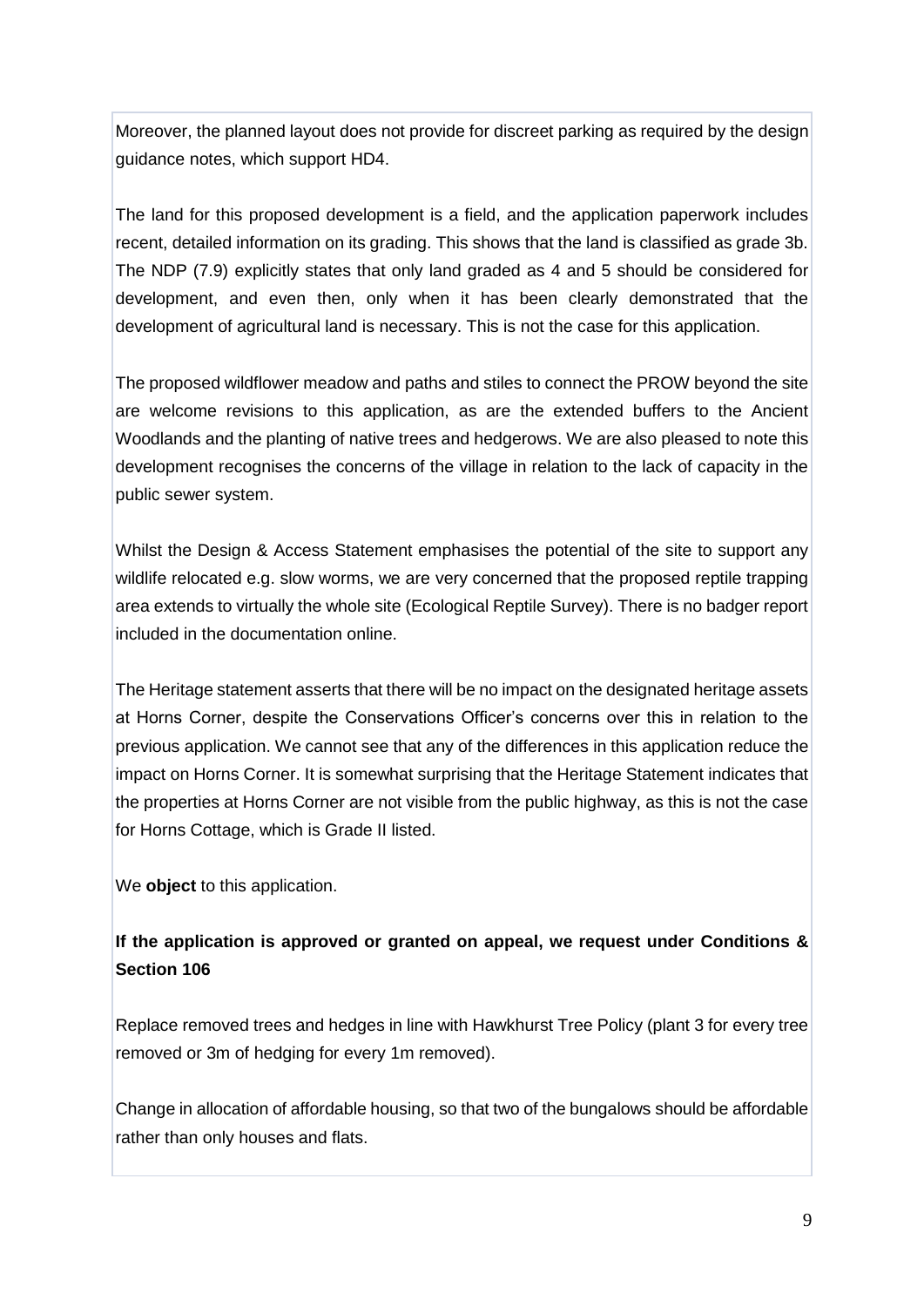£100,000 towards Hawkhurst Community Centre.

£10,000 towards an outdoor gym at KGV

£6,500 towards Speed Indicator Device as part of SID project on HIP.

£5,000 towards Puffin traffic light technology at Highgate Hill crossroads

| 53 19/02729/FULL Demolition of existing rear <b>Birchfield</b> , Rye Rd, Hawkhurst, |                                              |  |  |  |  |  |
|-------------------------------------------------------------------------------------|----------------------------------------------|--|--|--|--|--|
|                                                                                     | extension and erection of rear Kent TN18 5DA |  |  |  |  |  |
|                                                                                     | extension with roof extension, to            |  |  |  |  |  |
|                                                                                     | allow provision for a bathroom at            |  |  |  |  |  |
|                                                                                     | first floor                                  |  |  |  |  |  |

#### **Background:**

*Birchfield is attached to The Coach House. There are no comments from neighbours.* 

#### **Comments and Recommendation:**

We are concerned that the proposed extension will not be sympathetic to the host house. It is a big extension and will be visible from the front of the house, unlike the existing rear extension. We feel that this proposal will make the property appear unbalanced when considered as whole with The Coach House, which is adjoining.

Therefore, we **object** to this application as we are concerned about the impact on this listed property.

| 54 19/02730/LBC | Listed                                |  |  |  |  |                                           |  | Building Consent: Birchfield, Rye Rd, Hawkhurst, |
|-----------------|---------------------------------------|--|--|--|--|-------------------------------------------|--|--------------------------------------------------|
|                 |                                       |  |  |  |  | Demolition of existing rear Kent TN18 5DA |  |                                                  |
|                 | extension and erection of rear        |  |  |  |  |                                           |  |                                                  |
|                 | extension with roof extension, to     |  |  |  |  |                                           |  |                                                  |
|                 | allow provision for a bathroom at     |  |  |  |  |                                           |  |                                                  |
|                 | first floor. Form new steps / stairs  |  |  |  |  |                                           |  |                                                  |
|                 | and bulkheads Modify existing         |  |  |  |  |                                           |  |                                                  |
|                 | opening and create new opening.       |  |  |  |  |                                           |  |                                                  |
|                 | Relocation of boiler and flue.        |  |  |  |  |                                           |  |                                                  |
|                 | Provision of roof light to utility on |  |  |  |  |                                           |  |                                                  |
|                 | north facing roof slopes              |  |  |  |  |                                           |  |                                                  |
| Background:     |                                       |  |  |  |  |                                           |  |                                                  |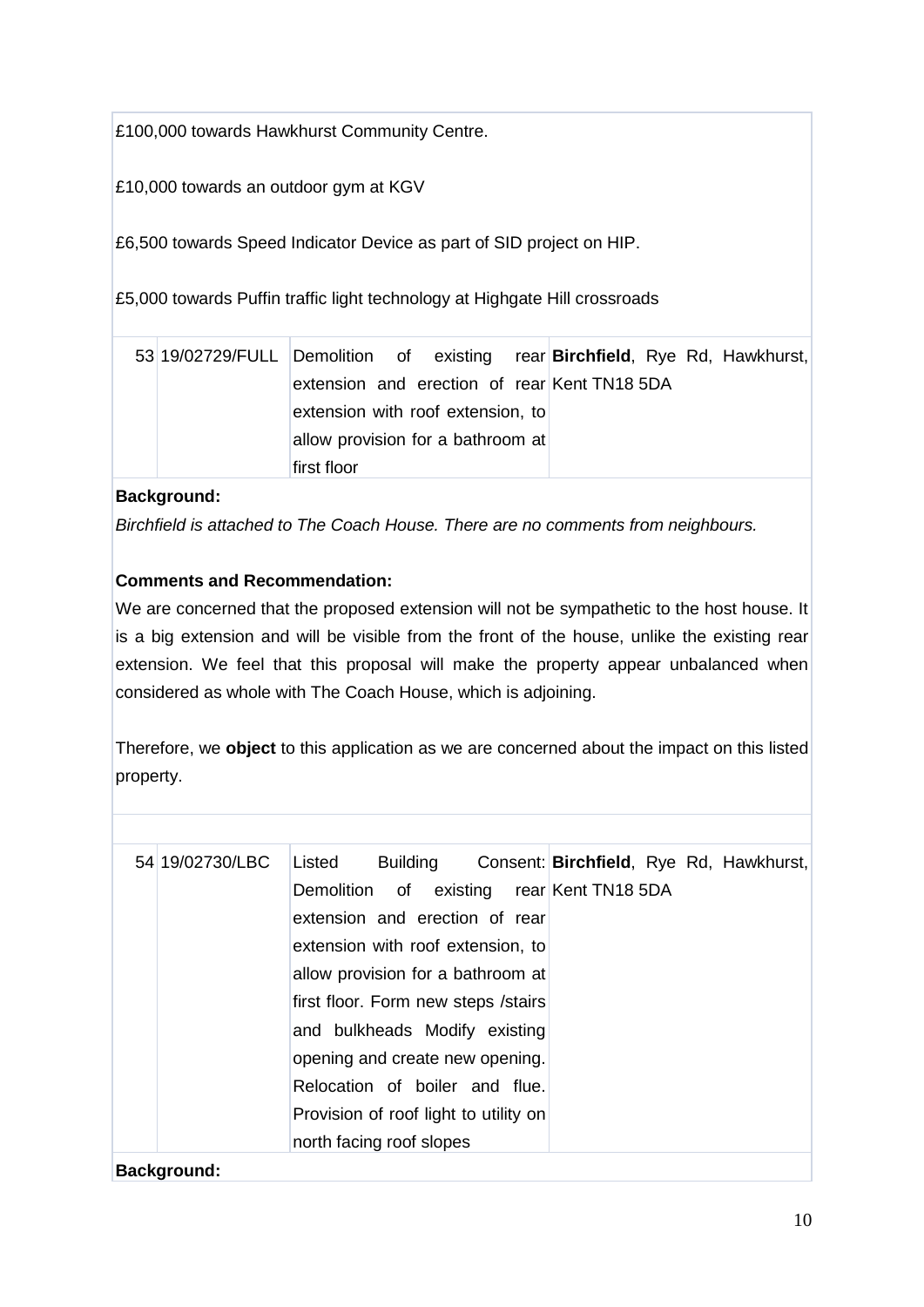*Birchfield is attached to The Coach House. There are no comments from neighbours.*  **Comments and Recommendation:**

We are concerned that the proposed extension will not be sympathetic to the host house. It is a big extension and will be visible from the front of the house, unlike the existing rear extension. We feel that this proposal will make the property appear unbalanced when considered as whole with The Coach House, which is adjoining.

Therefore, we **object** to this application as we are concerned about the impact on this listed property.

| 55 NA | Proposal of temporary road signs Bellway Homes - Hawksview |  |
|-------|------------------------------------------------------------|--|
|       | for a new housing development                              |  |

We **object** to this application as the development has already been marketed for a significant amount of time. Secondly, if the application is granted could professional sign companies be used to avoid the appearance of fly posting.

|  | 56 19/02573/FULL Demolition of garage and erection Little Cowden Farm, Horns |  |  |  |
|--|------------------------------------------------------------------------------|--|--|--|
|  | of double garage, plus creation of Road, TN18 4QS                            |  |  |  |
|  | new access                                                                   |  |  |  |

#### **Background:**

*There are no comments from neighbours. The altered access is actually on Cowden Lane, not Horns Road.* 

#### **Comments and Recommendation:**

The proposed garage will be constructed of traditional materials and will, therefore, be more in line with the NDP than the existing garage. The plans suggest that the new garage will be two-storey, but the height is not specified in the documentation. It appears that the replacement garage will be further away from neighbouring properties than is currently the case.

We **support** this application assuming that the planning officer believes that the dimensions are appropriate for this location.

6.2 Planning information on file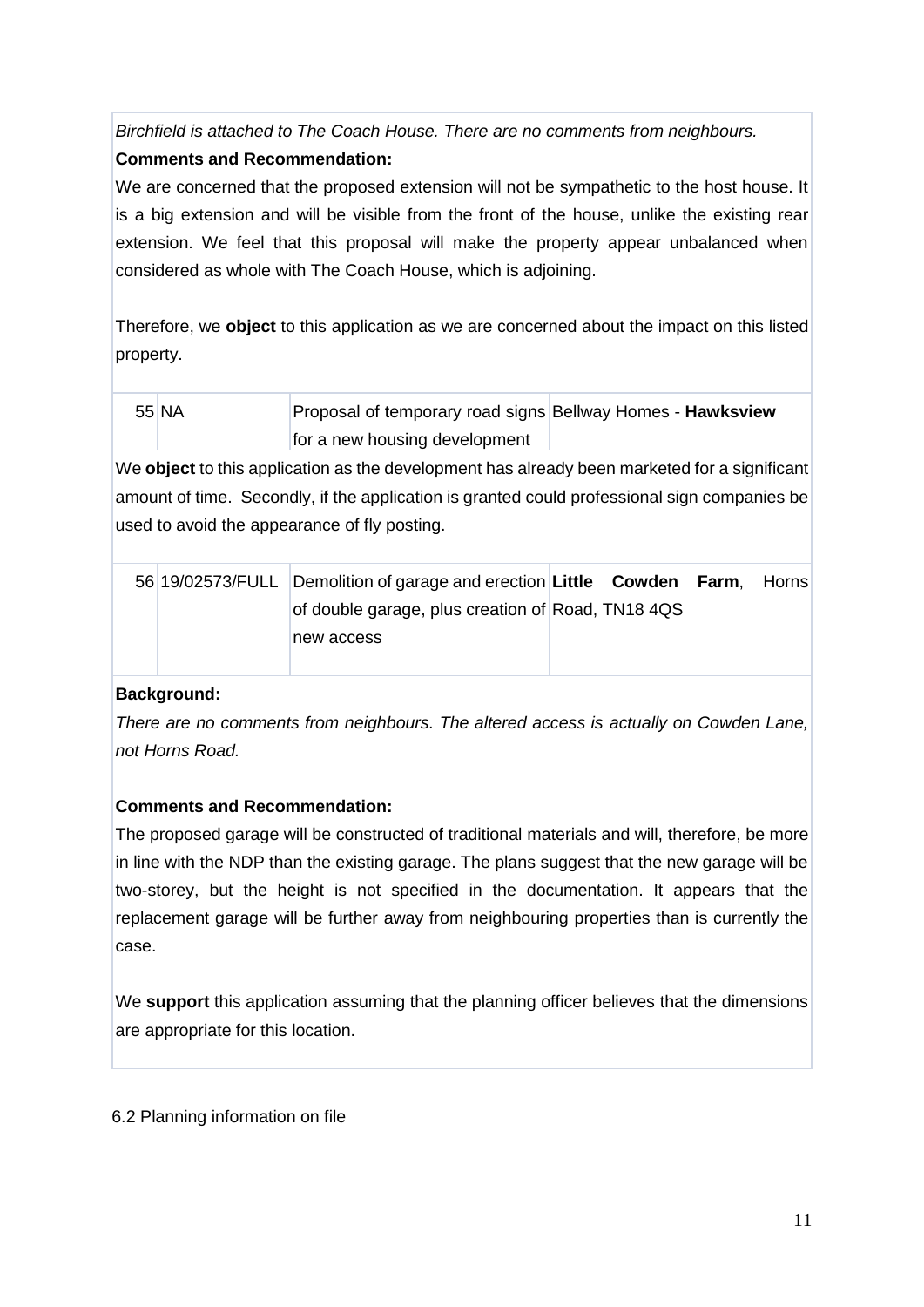#### **7 MATTERS FOR FURTHER DISCUSSION:**

- 7.1 **Proposed Multi Use Games Area report** deferred still awaiting outcome of grant application
- 7.2 **Street naming in Hawkhurst report** Councillor Escombe introduced the report which emphasized that Hawkhurst Parish Council was a consultee but it is an opportunity to link roads / street to the heritage of the village and help create a sense of place.

Cllr Blake suggested that the link to the Wirral should be the name of the pilot who unfortunately died in Hawkhurst rather than Bebbington. This was supported by Cllr Hunt.

Cllr Escombe proposed and Cllr Blake seconded the following motion:

to adopt the following street and road naming principles for Hawkhurst:

- Link to local heritage events, families
- Link to local environment local fauna, flora, woodland, animals etc.
- Link to local traditions crafts, industry,
- Liaise with specific community groups, if appropriate

That the Planning Advisory Group take on this role.

This was approved unanimously.

#### 7.3 **Hawkhurst Parish Council's response to Planning issues** – discussion

Cllr Escombe raised a number of concerns regarding the plethora of planning applications and the lack of recognition by TWBC for the TWBC adopted Neighbourhood Development Plan for Hawkhurst.

Very poor TWBC planning committee – failed on the White House to consider full planning matters – therefore written to TWBC stating the concern and potential for Judicial review.

FOI's have been sent to TWBC and KCC regarding the data / meetings behind the statement in the adopted draft Local Plan for consultation "For those developments expected to be delivered before the relief road (….) is fully operational, the applicant will be required to demonstrate with clear evidence that there is sufficient capacity at the Hawkhurst Crossroads to serve the development, at this time the Highway Authority does not consider that there is sufficient additional capacity at this crossroads" If these facts are correct and apply to the draft Local Plan they should be used and apply to any planning application in Hawkhurst from now on.

The general failure of TWBC to implement their adopted Neighbourhood Development Plan for Hawkhurst.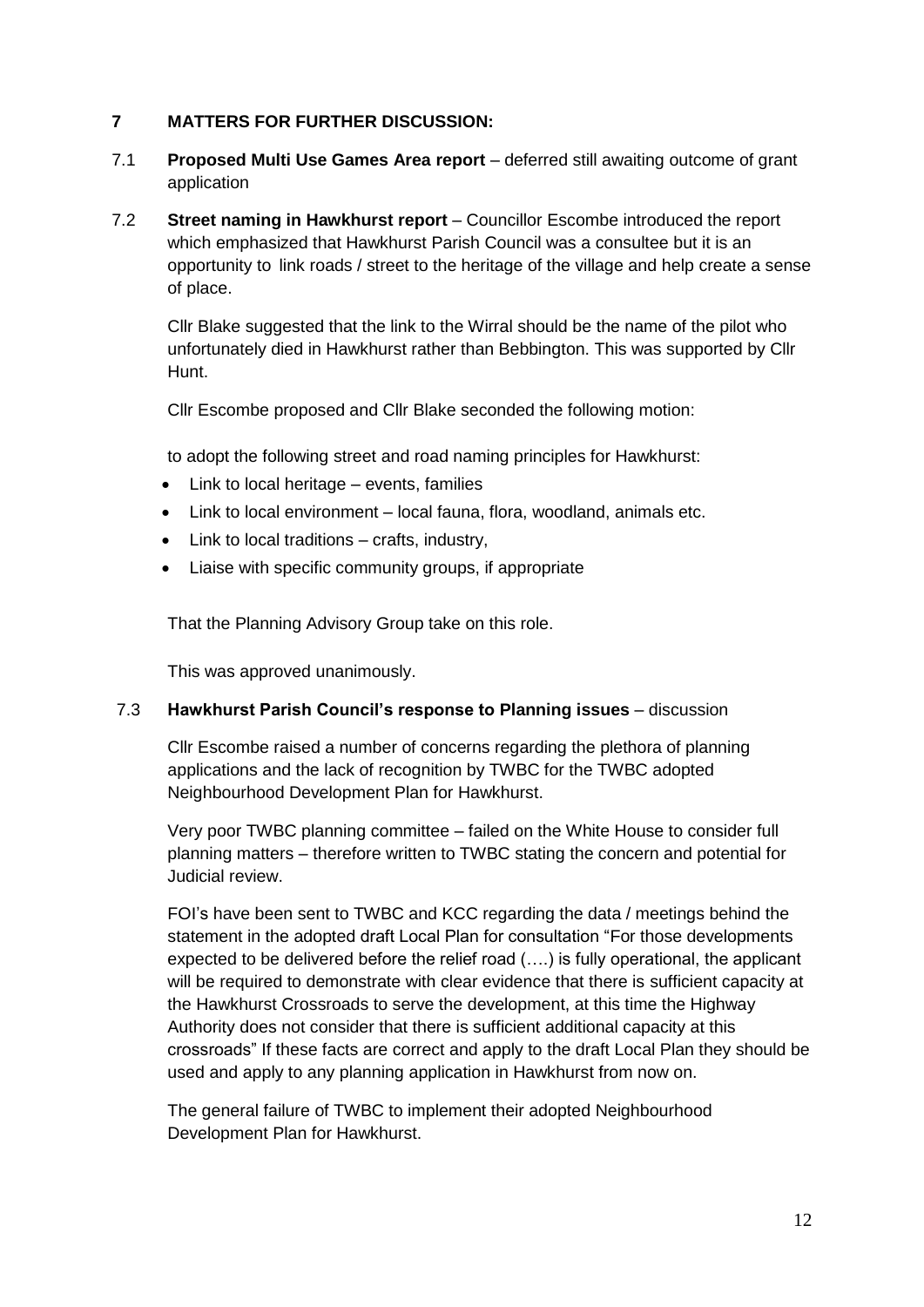Several Cllrs felt the consultation was shoddy, the timing was difficult for some people and it felt like a tick box exercise

Cllr Hunt questioned have we committed to a judicial review? Cllr Escombe no but we are obtaining the costs and would consider it, depending upon TWBC response and subject to Council approval.

Cllr Appelbe mentioned that the KCC officer at the Golf Course exhibition stated that as long as the traffic data should it could not get worse, then KCC could not object.

Cllr Whittle noted that the Cockshot Farm planning application is going to appeal

Cllr Taylor-Smith felt that air quality concerns were not been given the weight they should be as TWBC have a legal responsibility for Air Quality in Hawkhurst. At the very least the HGV lorry route should be changed.

Cllr Appelbe cannot understand why they do not use more brownfield sites / urban sites rather than propose to build in ANOB.

Cllr Pyne noted the response from the MHCLG regarding the lack of attention to the NDP

Cllr Escombe summarized the general feeling being;

- that we needed an informed response to TWBC draft Local Plan Consultation (note consultation period extended to 15th November 2019)
- That we should call an EGM  $-$  4<sup>th</sup> November 2019 to consider and adopt a response to the TWBC draft local Plan
- That we should seek a full response regarding the White House planning decision by TWBC planning committee and then review the options
- That we should endeavor to obtain the traffic data that informed the draft local plan as it can be used for any current planning application.

#### **8 REPORTS OF COMMITTEE CHAIRMEN AND UPDATES**

- i) Facilities and Services Committee Cllr Fitzpatrick, see action plan on file
- ii) Strategy, Administration and Projects Committee  $-$  next meeting 21<sup>st</sup> October 2019
- iii) Personnel TBA
- iv) Community Centre Working Group Cllr Whittle following up on design issues
- v) Fete Committee Cllr Hunt could not attend

#### **9. FINANCE:**

#### 9.1 INCOME AND EXPENDITURE SEP 2019

| <b>Net Expenditure</b> | £ 96,485.53              |  |
|------------------------|--------------------------|--|
| Payment received       | £ 146,222.44 to 30.09.19 |  |
| Accounts for payment   | £ 49,736.91 to 30.09.19  |  |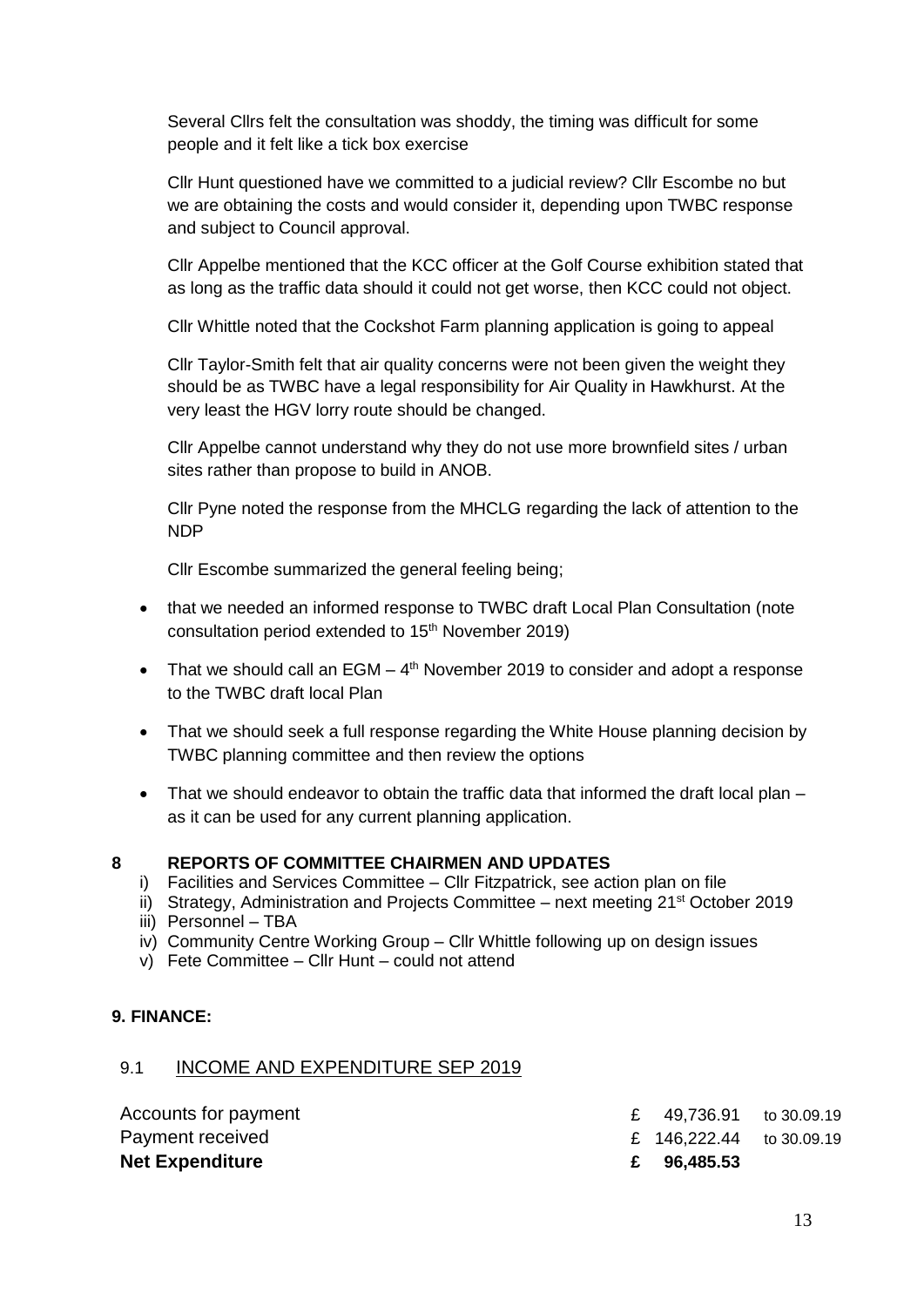|  | £ 86,786.66 to 30.04.19<br>£ 75,339.40 to 31.12.18<br>£ 79,892.94 to 30.09.19<br>£ 101,798.62 to 30.09.19 |
|--|-----------------------------------------------------------------------------------------------------------|

- 9.2 Agreement to pay payments schedule Cllr Escombe proposed and Cllr Pyne seconded – agreed unanimously
- 9.3 Account reconciliation Cllr Escombe proposed and Cllr Pyne seconded agreed unanimously
- 9.4 **Council budget year to date report – 1 st April – 30th September 2019** The Clerk lead the discussion as this was the first time these have been presented to Council. In summary due to prudent management we are within budget for the period  $1<sup>st</sup>$  April 2019 – 30<sup>th</sup> September 2019, and on track to be within budget for the financial year. Both the income and expenditure is phased over the year so is realistic and the staffing costs have been moved to the administration code. Some highlights are

#### **Income**

- The Copt Hall is under and we are doing more promotion
- The Sports Pavilion has worked really well and we are above income targets
- Cllr Green's efforts have realized £7,000 income and a saving moving forward of approximately £1,000 per year
- Community Centre project has one off payment from HCT
- We? are above our income targeted for the period

#### **Expenditure**

- We have resolved the KCC pension fund issue with a one-off payment £41,000, of which £36,000 came from reserves. This reduces the risk to the Council moving forward
- The expenditure costs have been managed down, need to continue this approach

Once one-off costs are stripped out then the budget is

- $\bullet$  Income up £5,839
- **Expenditure down £5,926**
- Overall £11,765 within budget for this period

It was agreed unanimously that

- the current financial position is welcomed.
- that year to date reports should come to the Council quarterly and as appropriate to the Committees.

#### **10. CORRESPONDENCE – see file**

| <b>No</b> | <b>Date</b> | <b>From</b>       | <b>Issue</b>                                          |
|-----------|-------------|-------------------|-------------------------------------------------------|
|           | 9.9.2019    | <b>TWBC</b>       | <b>Confirmation of Polling Stations</b>               |
| 2         | 9.9.2019    | <b>TWBC</b>       | Local Plan consultation documents                     |
| 3         | 10.9.2019   | Wirral Borough    | Request for street to be named Bebington in honor of  |
|           |             | Council           | Sgt Manton - response and see item 7.2                |
| 4         | 24.9 2019   | Mr. Innes         | <b>Regarding Hensil allotments</b>                    |
| 5         | 26.9.2019   | <b>TWBC Mayor</b> | Invite to Remembrance Service 10.11.2019 - Cllr       |
|           |             |                   | Taylor Smith asked the Clerk to invite the Gurkis to  |
|           |             |                   | <b>Hawkhurst Memorial service</b>                     |
| 5         | 30.9.2019   | Mr. Peacock       | Request to remove street light attached to Winchester |
|           |             |                   | House - plus request to KCC to clarify situation      |